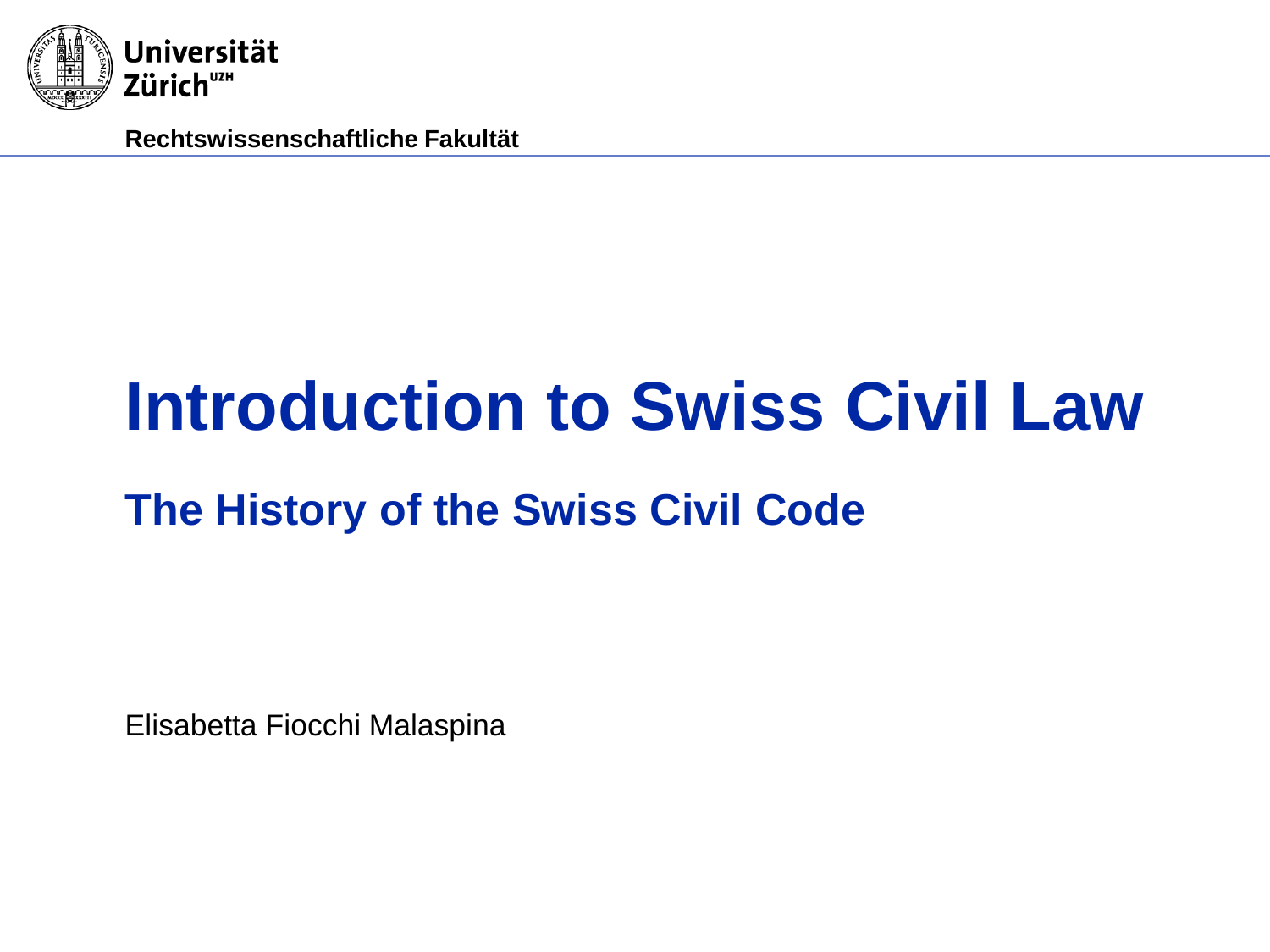

### **Overview Lecture**

- Historical context / Political circumstances
- Civil codes of the cantons
- Jurisprudence in Switzerland
- The period of codifications:
	- Code of Obligations
	- Swiss Civil Code
- Structure and System of the Swiss Civil Code
- Reception of the Swiss Civil Code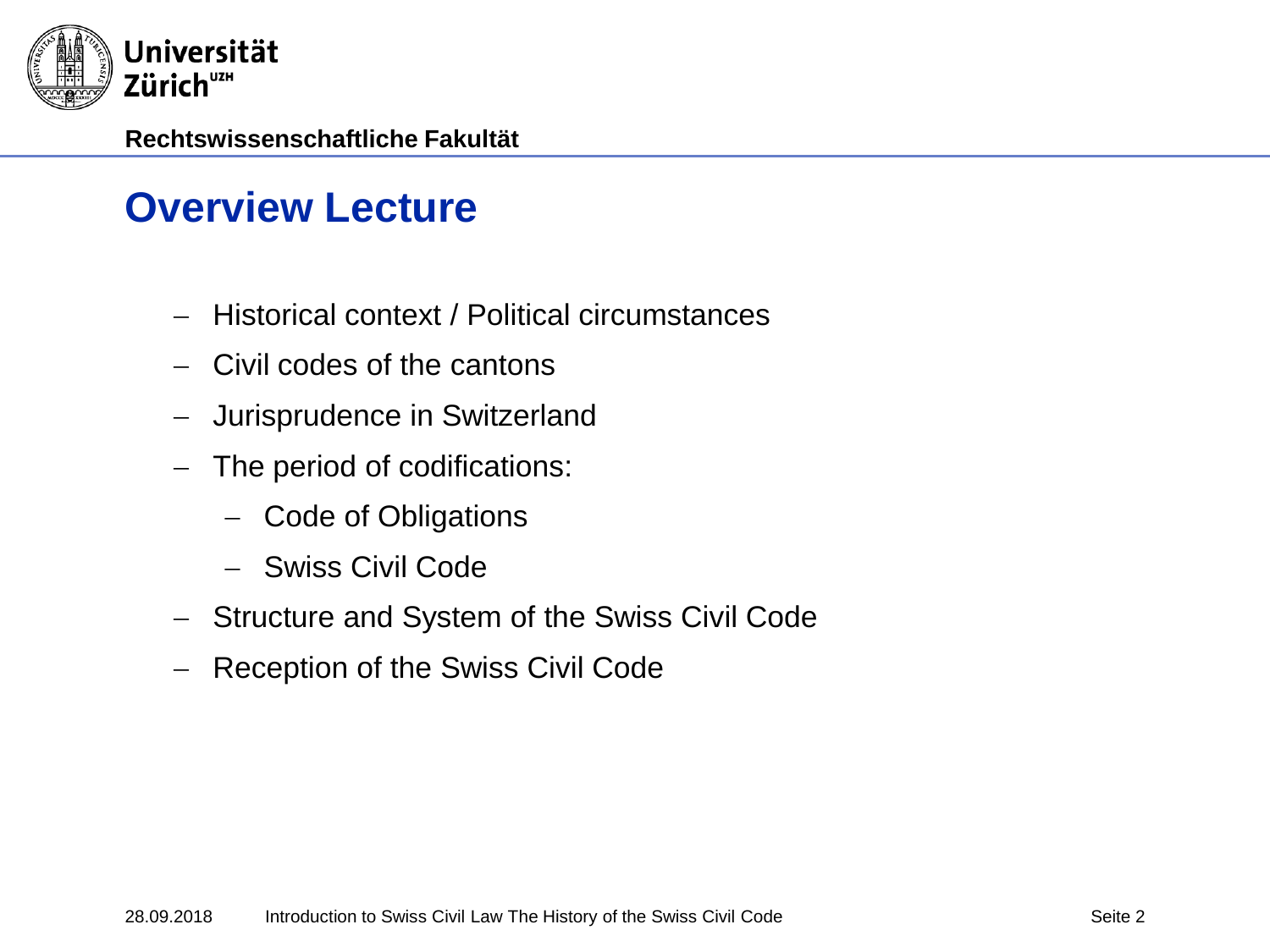

### **Historical Context**

- From 1291: Old Swiss Confederacy
- 1798-1803: Helvetic Republic
- 1803: Napoleons Act of Mediation
- 1813: Repeal Act of Mediation (enactment of a moderately federalistic constitution)
- 1814-1815: Vienna Congress
- 1614-1830: Restoration
- 1815: Federal Treaty of 22 Cantons
- 1847: "Sonderbundskrieg" Civil war
- 1848: First Federal Constitution
- 1874 und 1999: Total revision of the Federal Constitution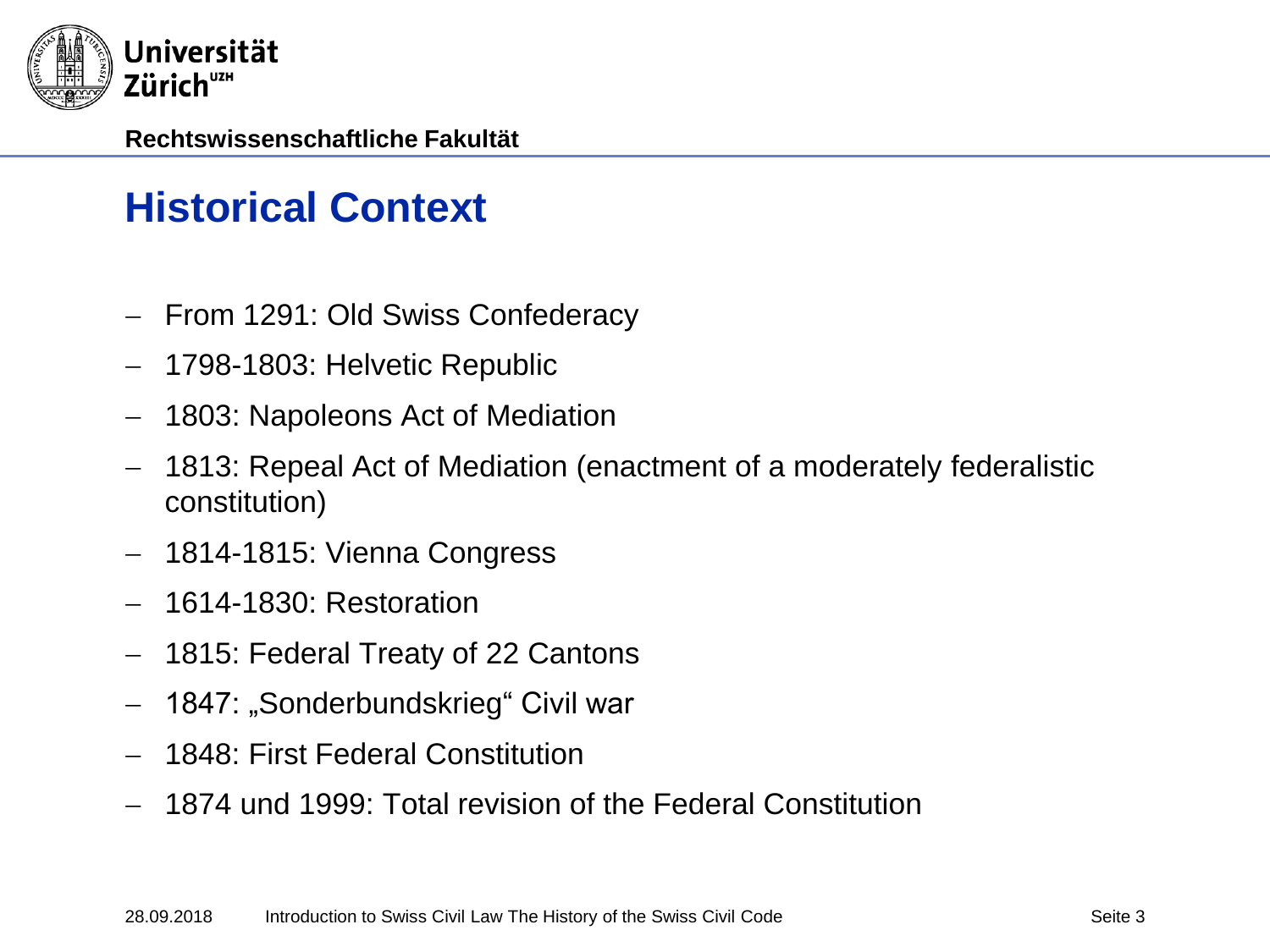

# **Civil Codes of the Cantons**

- 1798: First attempt to codify civil law at a national level
- From 1803 legislative power of the cantons regarding civil law
- 3 groups of cantonal civil codes:
	- **Influenced by the Napoleonic Code:**
		- Geneva (1804)
		- Waadt (1819)
		- Tessin (1837)
		- Freiburg (1835-1850)
		- Wallis (1853-1855)
		- Neuenburg (1854-1855)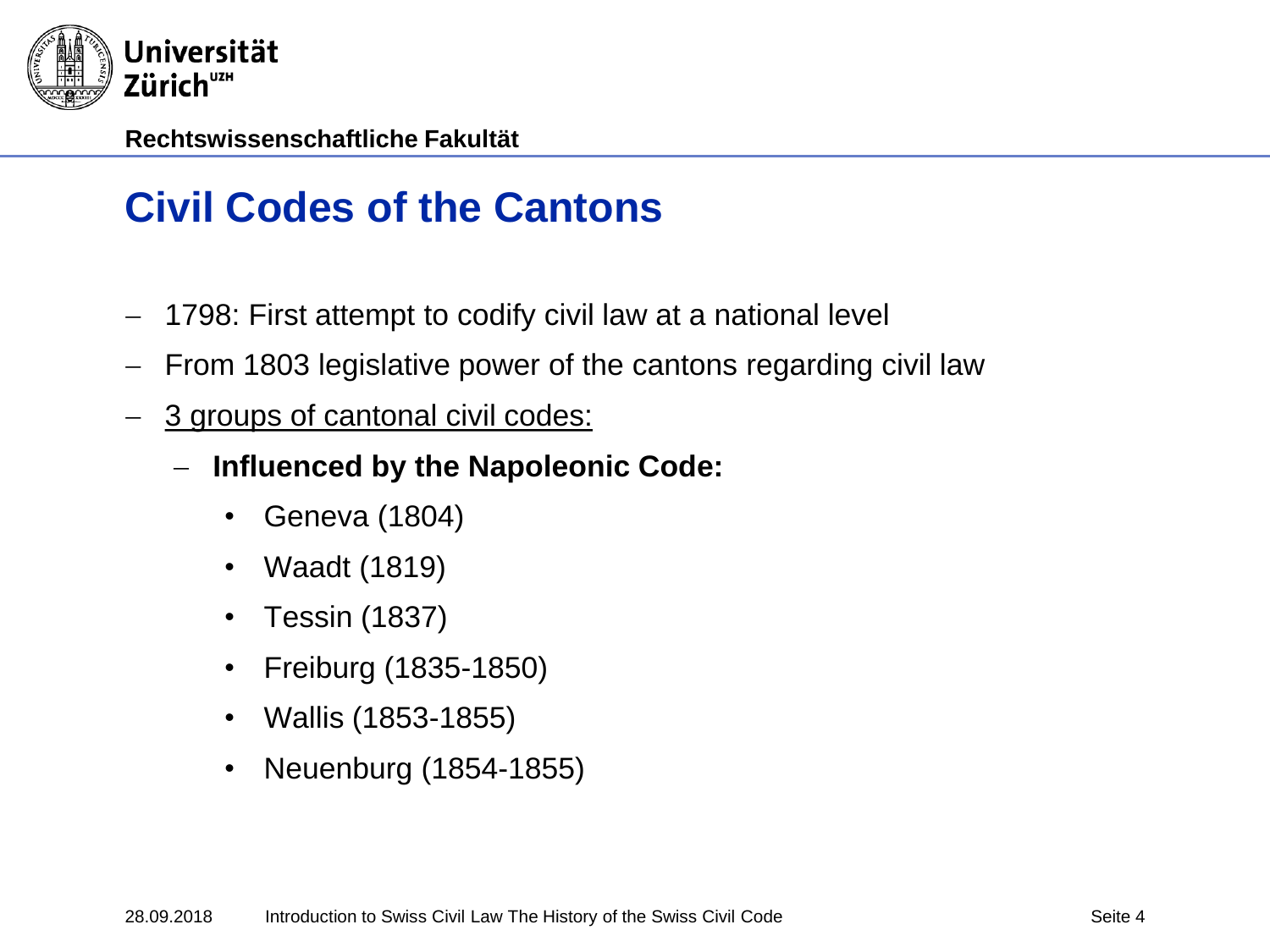

# **Civil Codes of the Cantons**

- **Influenced by the Austrian Civil Code:**
	- Bern (1824-1831)
	- Luzern (1831-1839)
	- Solothurn (1841-1847)
	- Aargau (1847-1855)
- **Influenced by the Zurich Civil Code** (1853-1856) «Zürcher Privatrechtliches Gesetzbuch» (PGB)
	- Thurgau (1858-1860)
	- Schaffhausen (1863-1865)
	- Glarus (1869-1874)
	- Graubünden (1862) -> Further influenced by the Napoleonic Code, the Prussian and Austrian Civil Code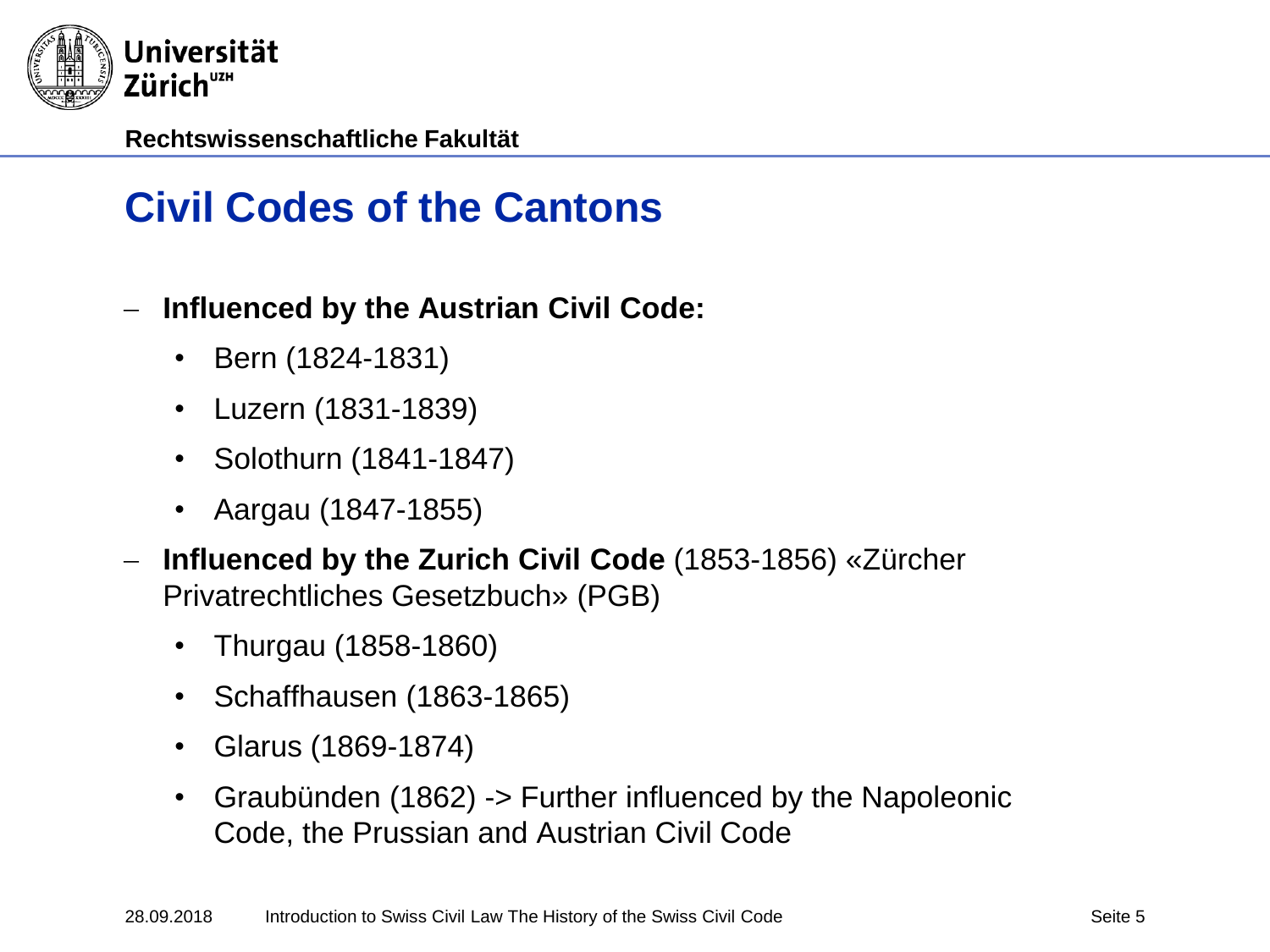

#### **Jurisprudence in Switzerland**

- The increasing scientifization of law in Switzerland was most prominently promoted by Friedrich Ludwig Keller (1799-1869) and Johann Caspar Bluntschli (1808-1881)
- Keller und Bluntschli were students of Savigny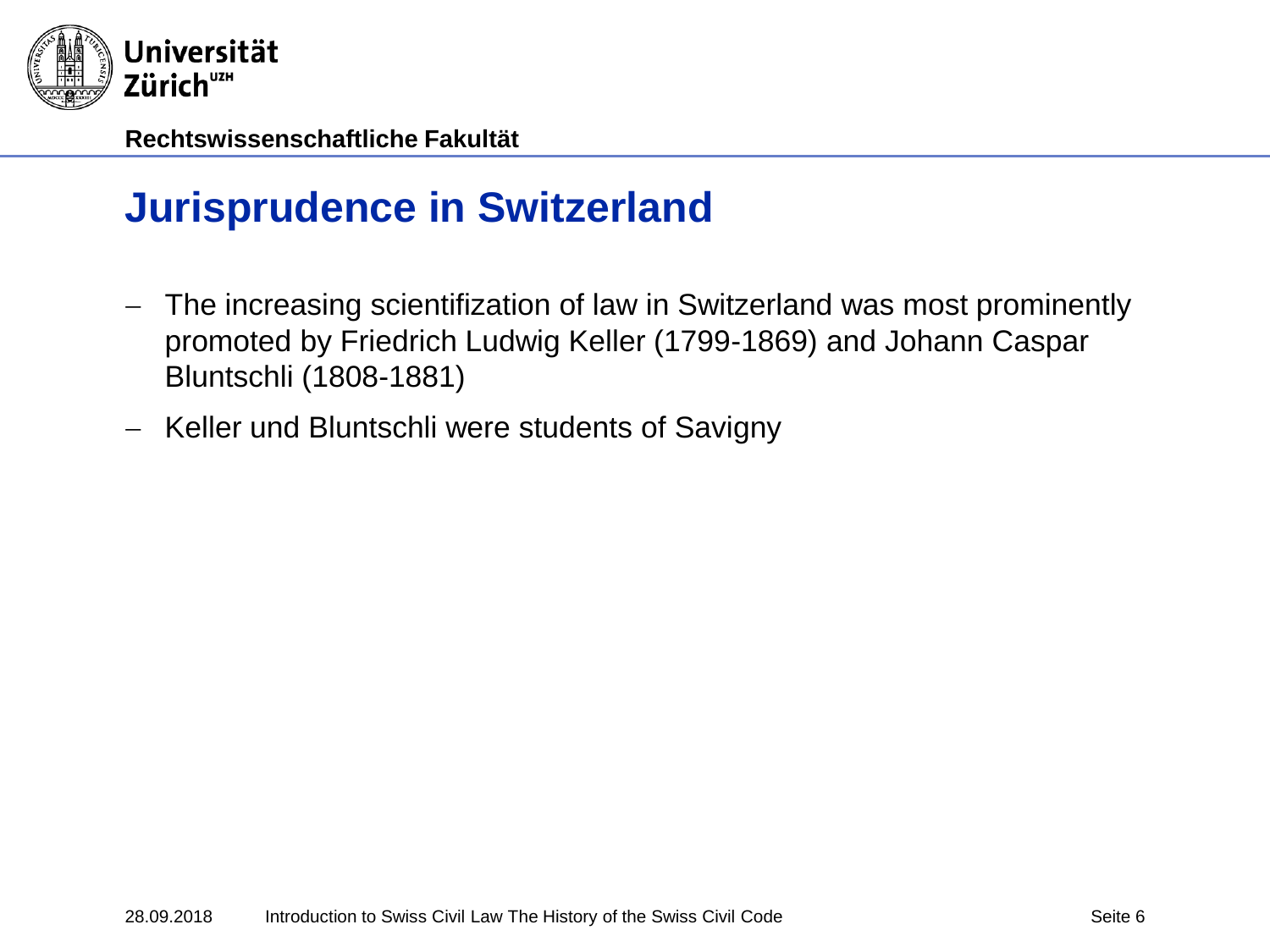

#### **The period of codification**

- With the founding of the federal state in 1848 preliminary discussions concerning a federal legislative power for civil law matters arose
- Need for legal harmonization became apparent because of social developments (e.g. increasing movement of persons and goods)
- Discussions about legal harmonization initially began with regard to commercial- , civil- and exchange law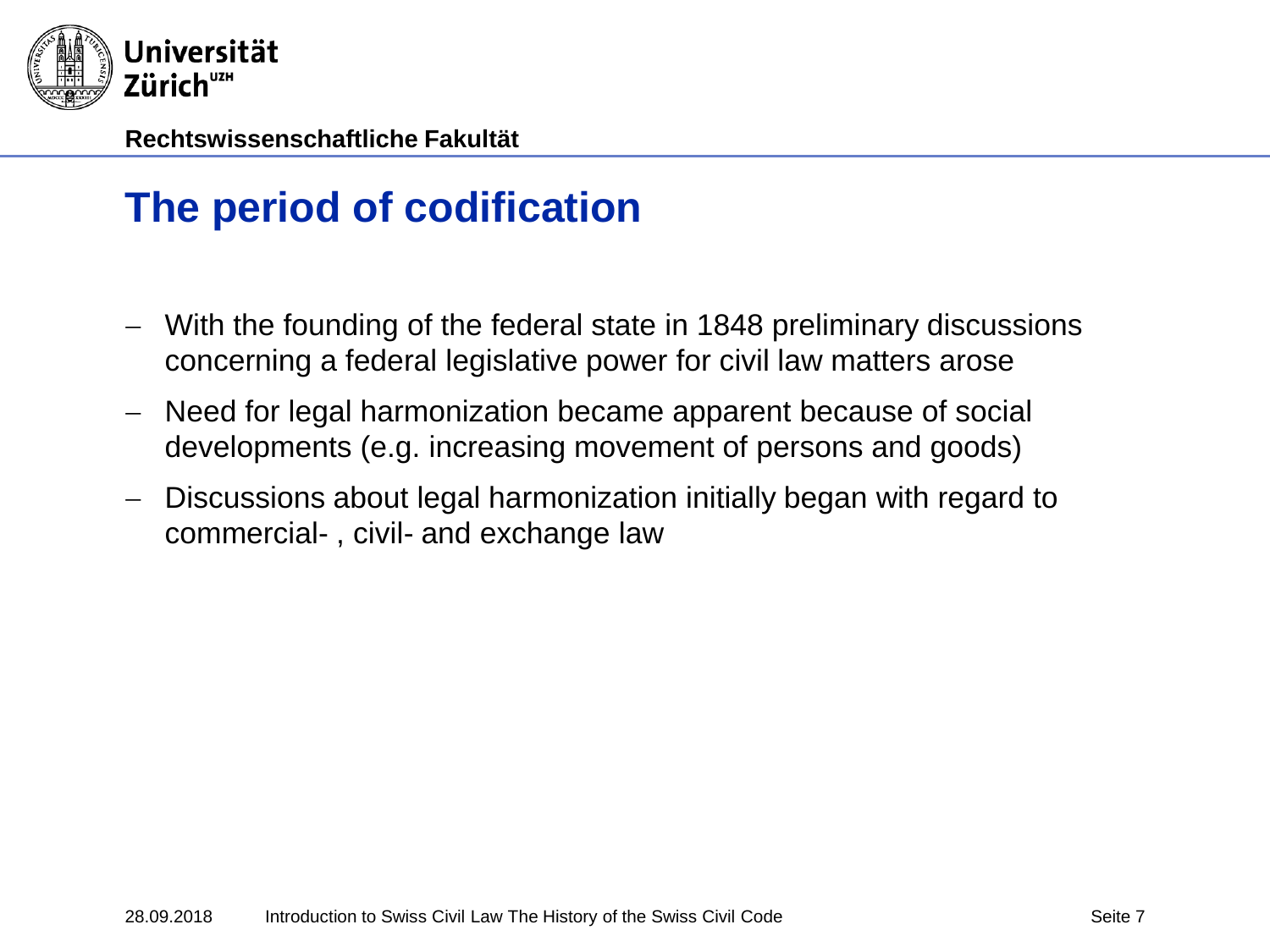

### **The period of codification**

 **Total revision of the Federal Constitution in 1874**: The Federal legislative power with regard to obligations-, commercial- and exchange law, civil capacity, copyright law, debt enforcement and bankruptcy law

#### **Art. 64 of the Federal Constitution 1874:**

- (1) The Confederation is entitled to legislate
- on civil capacity,
- on all legal matters relating to commerce and movable property transactions (law of contracts and tort including commercial law and law of bills of exchange),
- on copyrights in literature and arts,
- on suits for debts and bankruptcy.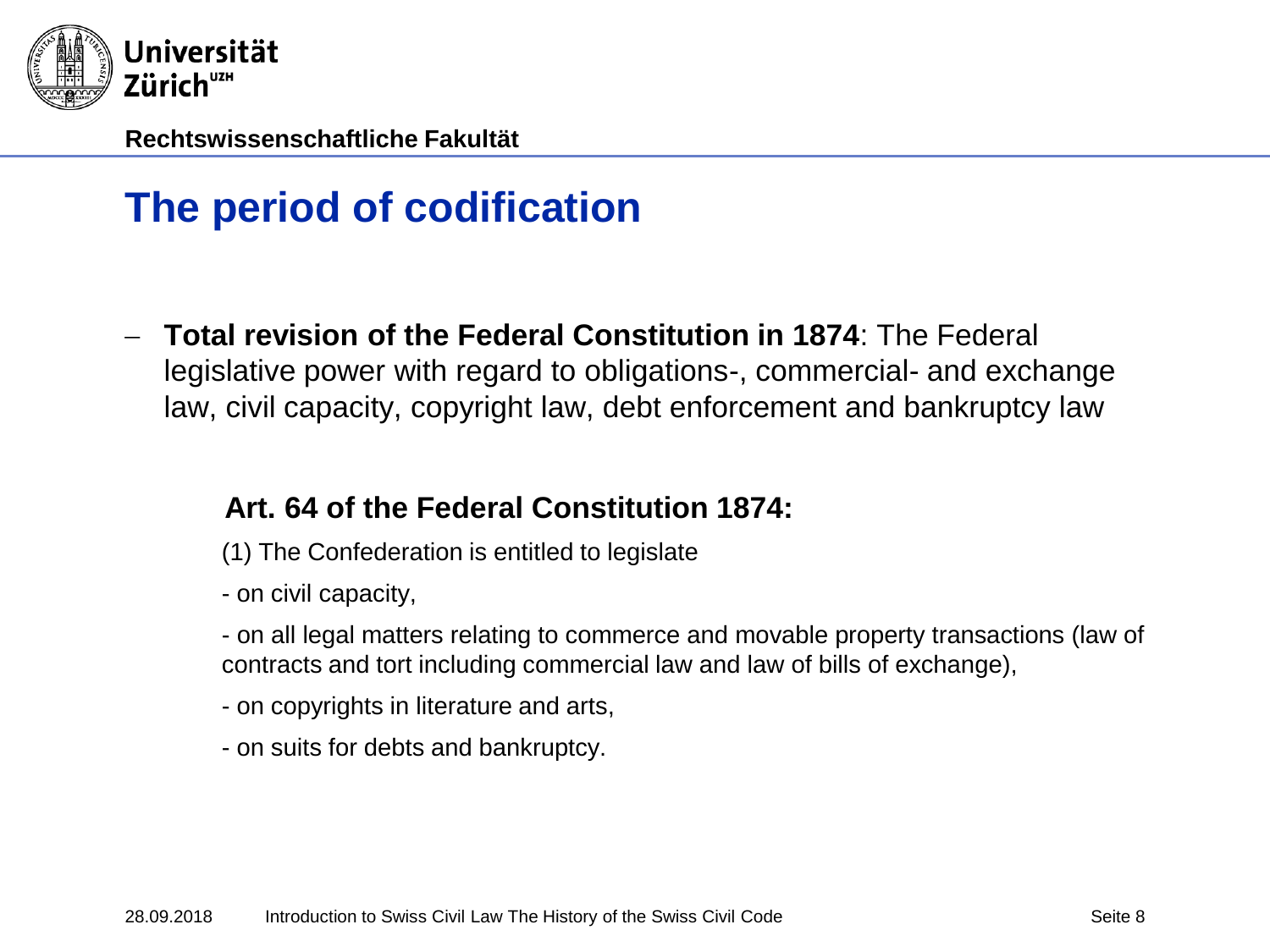

#### **The period of codification**

- 1874: Civil status and marriage law act (entered into force in 1876)
- 1881: Code of Obligations (entered into force in 1883)
- 1898: General legislative power on the federal level for civil law matters

#### **Art. 64 of the Federal Constitution 1874:**

(2) The Confederation is also entitled to legislate in the other fields of civil law.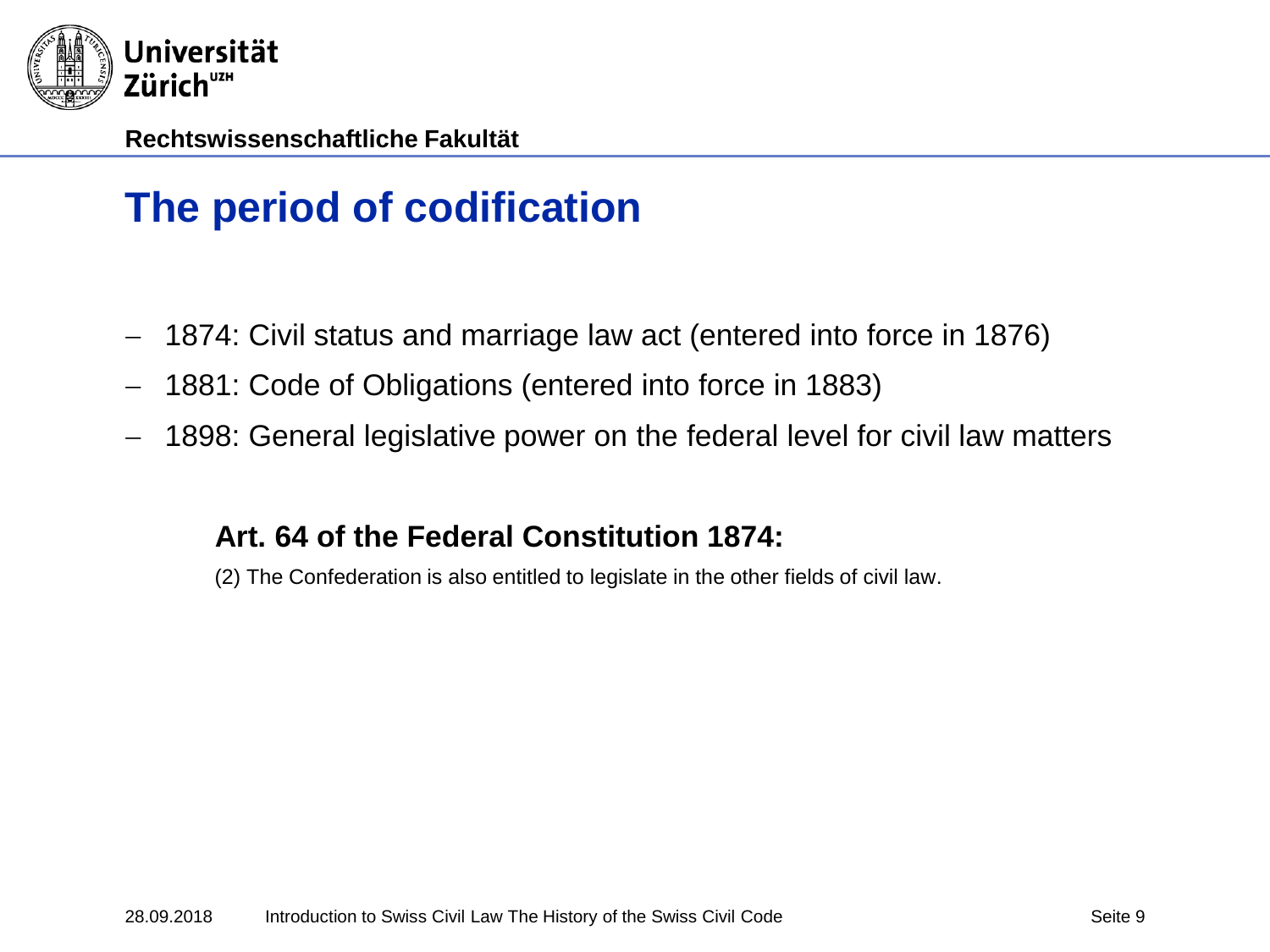

### **Code of Obligations (1881/1883)**

- Preliminary work started in 1863 with the appointment of Walther Munzinger (1830-1873) to draft a commercial code for the canton Bern and to submit a prior assessment of a federal commercial code
- 1871: First draft of the Code of Obligations (influenced by the PGB, Napoleonic Code and the Austrian Civil Code)
- $-$  1877: Second draft of the Code of Obligations  $\rightarrow$  adopted in 1881 and entered into force in 1883
- The Code of Obligations of 1881 (1911 and 1937) comprised provisions regarding:
	- the general and specific law of obligations (contracts and torts)
	- Commercial- and exchange law
- Unique feature: provisions regarding commercial law in the Code of **Obligations**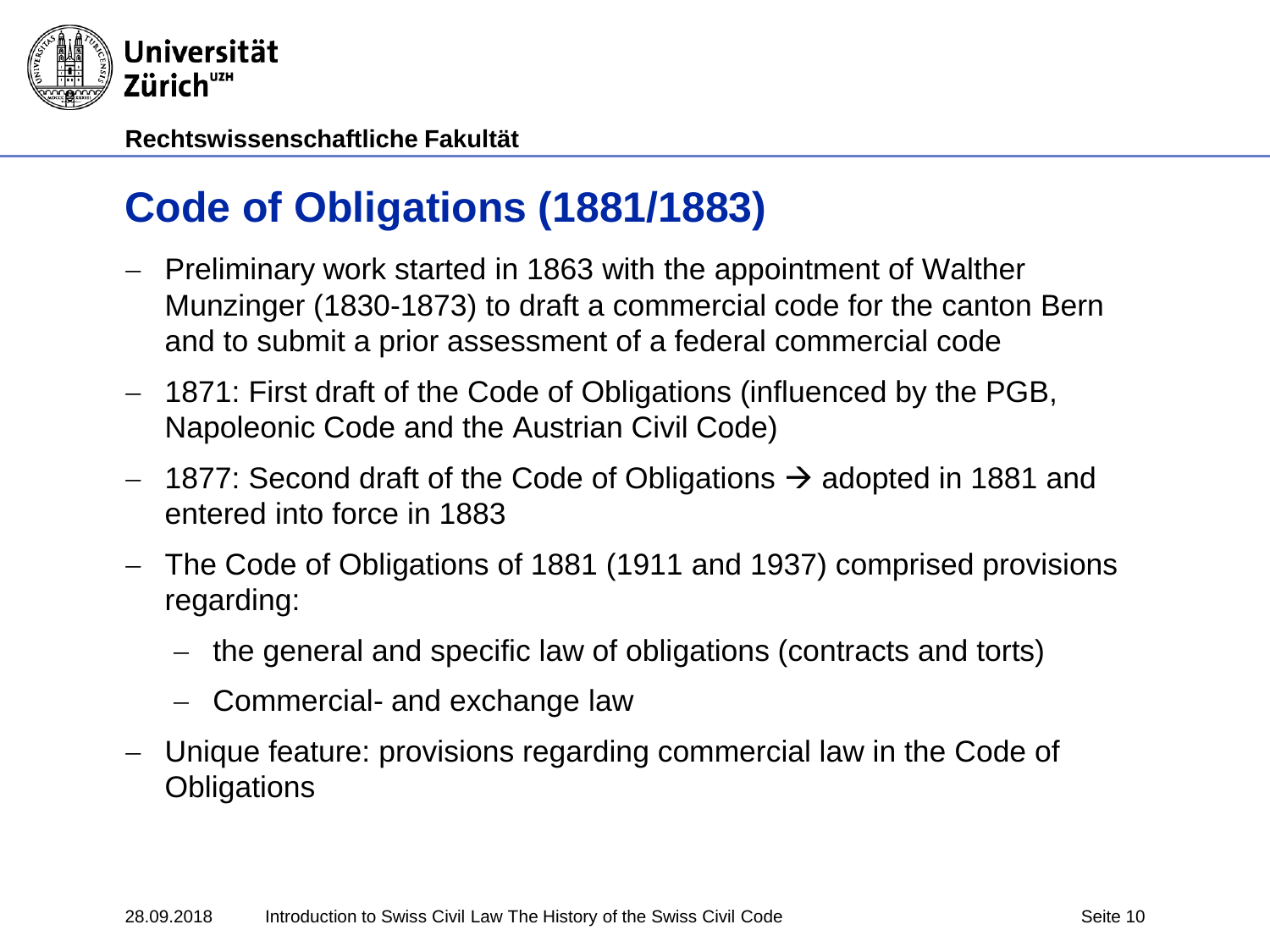

# **Swiss Civil Code (1907/1912)**

#### **Eugen Huber (1849-1923**):

- President of the Swiss Lawyer's Association
- Professor of Public Law, Private Law and Legal History at the universities Basel and Bern
- Supporter of the Germanist's approach of the German Historical School
- 1886-1893: "System und Geschichte des schweizerischen Privatrechts" (System and History of Swiss Private Law)-> basis for unification of Swiss private law on a federal level
- 1892: appointment of Huber to prepare a first draft of the Swiss Civil Code

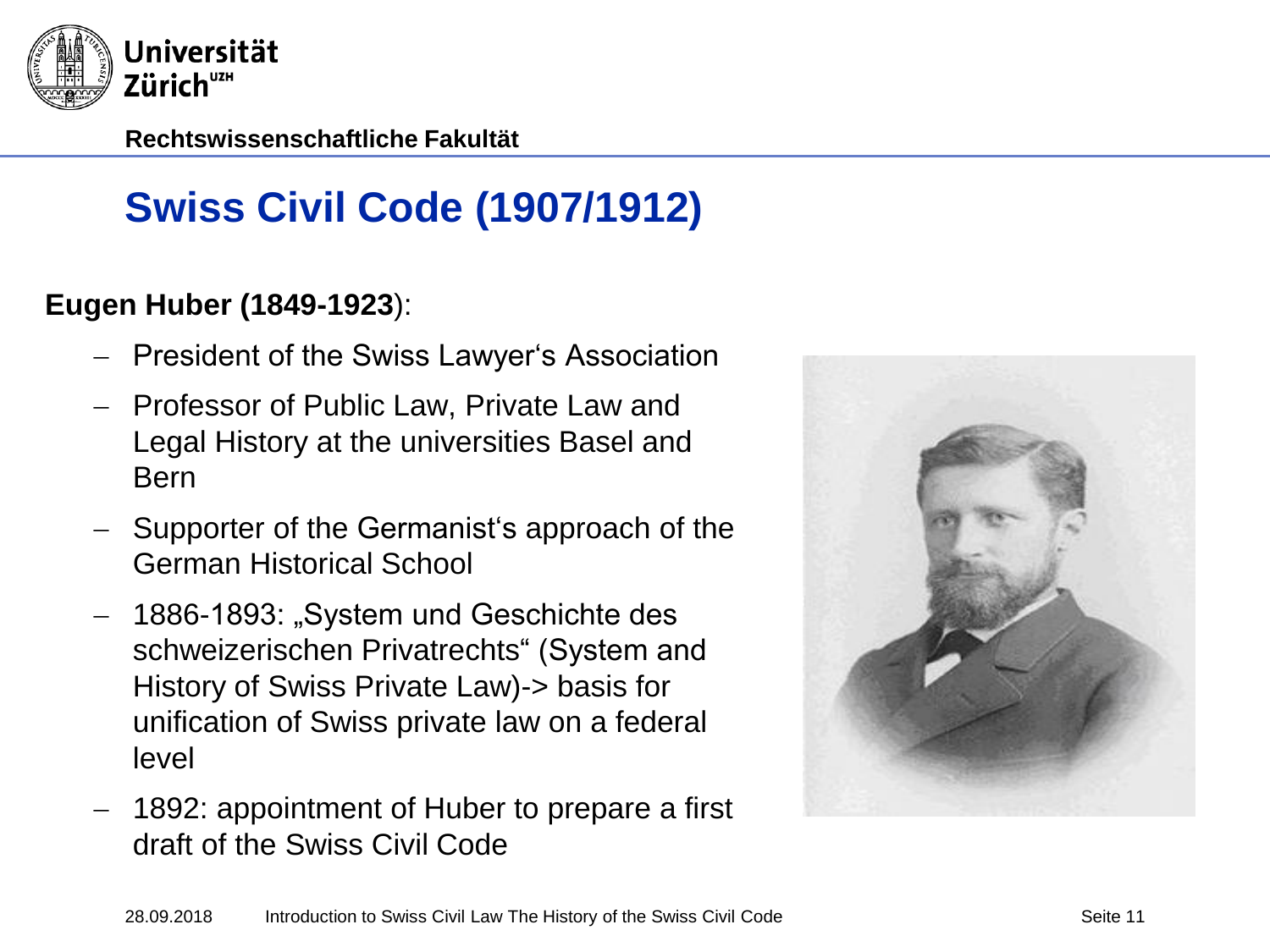

# **Swiss Civil Code (1907/1912)**

- 1904: First draft of the Swiss Civil Code
- 1907: unanimous adoption of the draft code
- 1911: revision of the Code of Obligations to adapt to the Civil Code (first revision, entered into force on January 1st 1912)
- 1 January 1912: Entry into force of the Swiss Civil Code
- 1936: second revision of the Code of Obligations "Bundesgesetz über die Revision der Titel 24-33 des Obligationenrechts" (entered into force on 1 July 1937)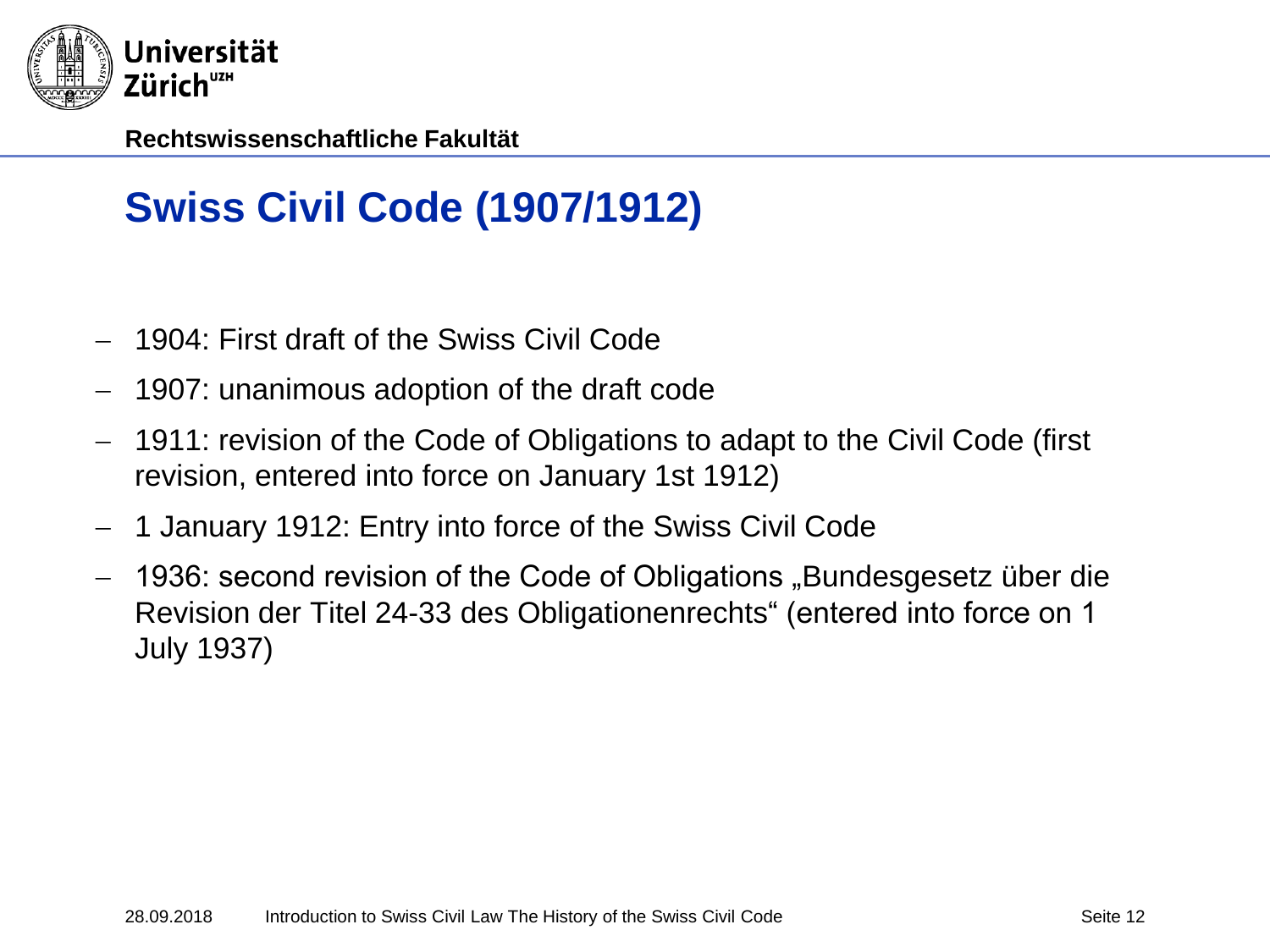

### **Structure and system of the Swiss Civil Code**

- Code of Obligations as the 5th part of the Swiss Civil Code
- SCC:
	- Introductory provisions
	- Law of Persons (I)
	- Family Law (II)
	- Law of Inheritance (III)
	- Law of Things (IV)
- No general part in the Swiss Civil Code

#### **Art. 1 para. 2 Swiss Civil Code**:

In the absence of a provision, the court shall decide in accordance with customary law, and in the absence of customary law, in accordance with the rule that it would make as legislator.